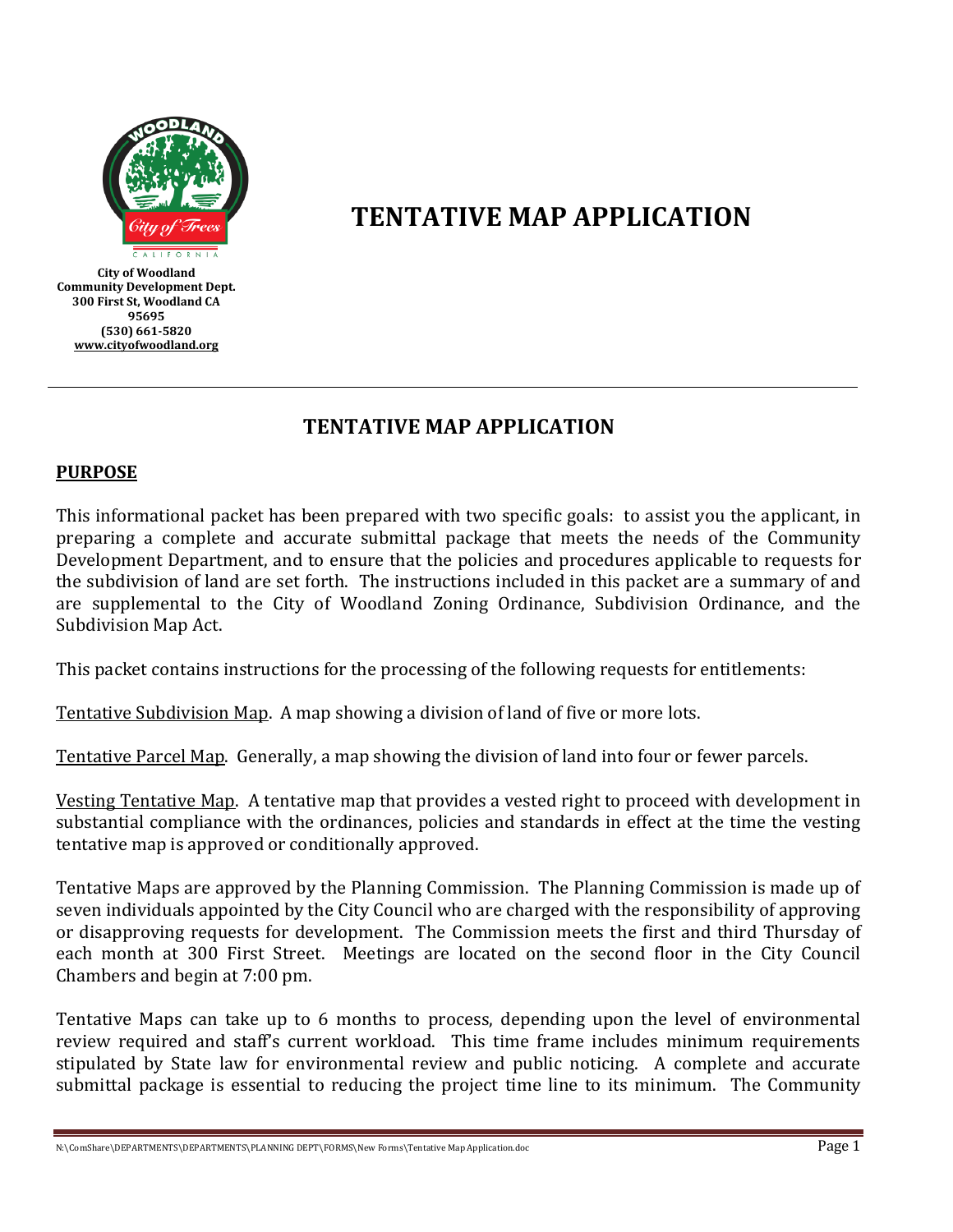Development Department staff has established a goal of processing applications as rapidly as possible within applicable legal constraints.

## **APPEALS**

Any person dissatisfied with the decision of the Planning Commission may appeal to the City Council. Appeals must be filed with the city Clerk's office in writing within 10 days of the Planning Commission action. A fee will be assessed according to the enclosed fee schedule. Decisions by the City Council regarding appeals are final.

## **FINDINGS**

Staff must be able to make the following findings about the project in order to recommend approval:

- 1. The tentative map is consistent with the goals and policies of the general plan and any applicable specific plans;
- 2. The tentative map is in conformance with the Subdivision Ordinance of City of Woodland and Zoning Ordinance.
- 3. The tentative map is in conformance with the Subdivision Map Act.

#### **EXPIRATION OF APPROVED TENTATIVE MAPS**

Tentative Maps are approved for a period of 36 months. During this time, a final map conforming to the approved tentative map and the Subdivision Map Act must be recorded. If a final map is not recorded during the 36-month period and no extensions are approved, the approved tentative map will expire and all approvals will be lost.

#### **EXTENSIONS OF APPROVALS**

The subdivider may request an extension of the tentative map by written application to the Planning Commission; such application to be filed with the Community Development Department at least thirty days before the approval or conditional approval is due to expire. The application shall state the reasons for requesting the extension and shall be accompanied by such fees as set by resolution of the City Council as amended from time to time. The Planning Commission may deny the request or grant an extension with the existing conditions of approval. Any extension or extensions of a tentative map approval or conditional approval granted by the Planning Commission shall not exceed an aggregate of sixty months. Modification of a tentative map after approval or conditional approval shall not extend the time limits.

#### **GENERAL APPLICATION FORM**

Application forms must be completed and signed by the property owner or designated agent. Applications signed by individuals other than the property owner(s) will require evidence of authority to file on behalf of the owner. Applicants should attempt to complete the form to the best of their ability. The planning staff is available to clarify any questions that may arise.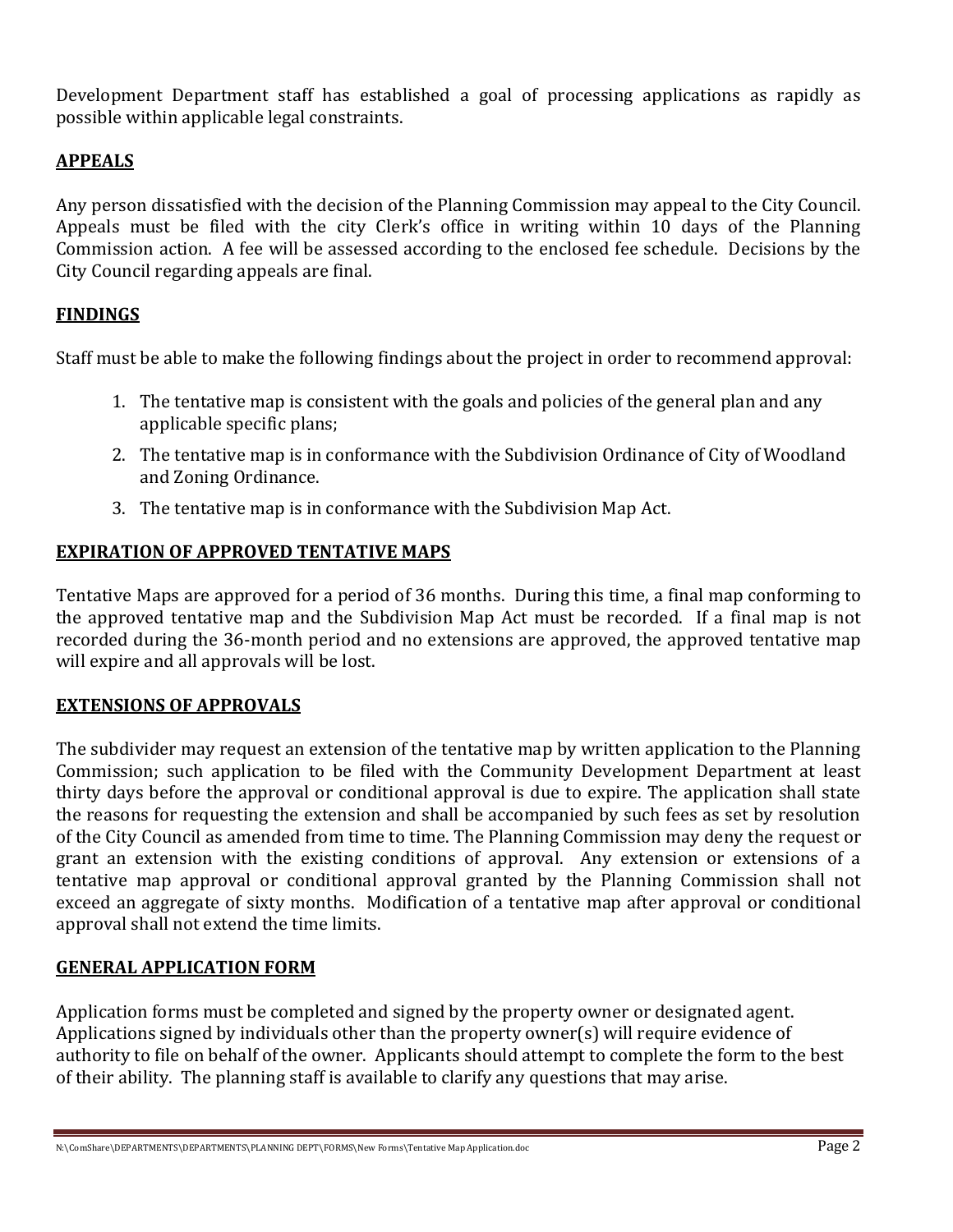## **STATEMENT OF JUSTIFICATION**

A Statement of Justification must be provided. Applicants should explain in detail the nature of the request and why the proposal is justified (i.e., how it meets the required findings). A strong and complete project description and justification will improve the likelihood of a favorable staff recommendation and approval by the Planning Commission.

## **FEES**

For the current Community Development Department filing fees for tentative maps, call (530) 661- 5820. Submittal fees are used to cover staff's time for preparation of environmental documents, preparation of staff reports, and attendance at required public hearings.

## **FILING OF TENTATIVE MAPS**

Tentative maps, along with the application, checklist, fees, and required documents shall be filed in the office of the Community Development Department. One reproducible copy (sepia is acceptable) shall also be submitted with the tentative map application. Each tentative map submitted to the Community Development Department shall consist of one or more sheets of equal size. The scale of the map shall be one inch equals one hundred feet. The City Community Development Director shall approve the use of any scale not specified herein. The sheets of the map shall not exceed 24" X 36" in size, unless previously approved by the Community Development Director. Applicant shall also submit 3 copies each: sizes 8½"x11" and 11"x17".

#### **Information to be Contained on Tentative Maps**

Each tentative map application shall contain the following general information unless waived by the Community Development Director:

- 1. A vicinity or area map of one inch equals five hundred feet showing the major existing circulation pattern, and all proposed major streets, all water courses, and irrigation and drainage channels within a reasonable distance of the exterior boundaries of the subdivision.
- 2. The following should be located in or near the lower right hand corner of the first sheet:
	- $\bullet$  Subdivision or parcel map number
	- Name and address of subdivider
	- Name and address of owner(s)
	- North point and scale of map
	- Name and address of person preparing the map
	- Date map was prepared
	- $\bullet$  Total number of lots and gross acreage
	- Existing and proposed easements
	- Flood zone designation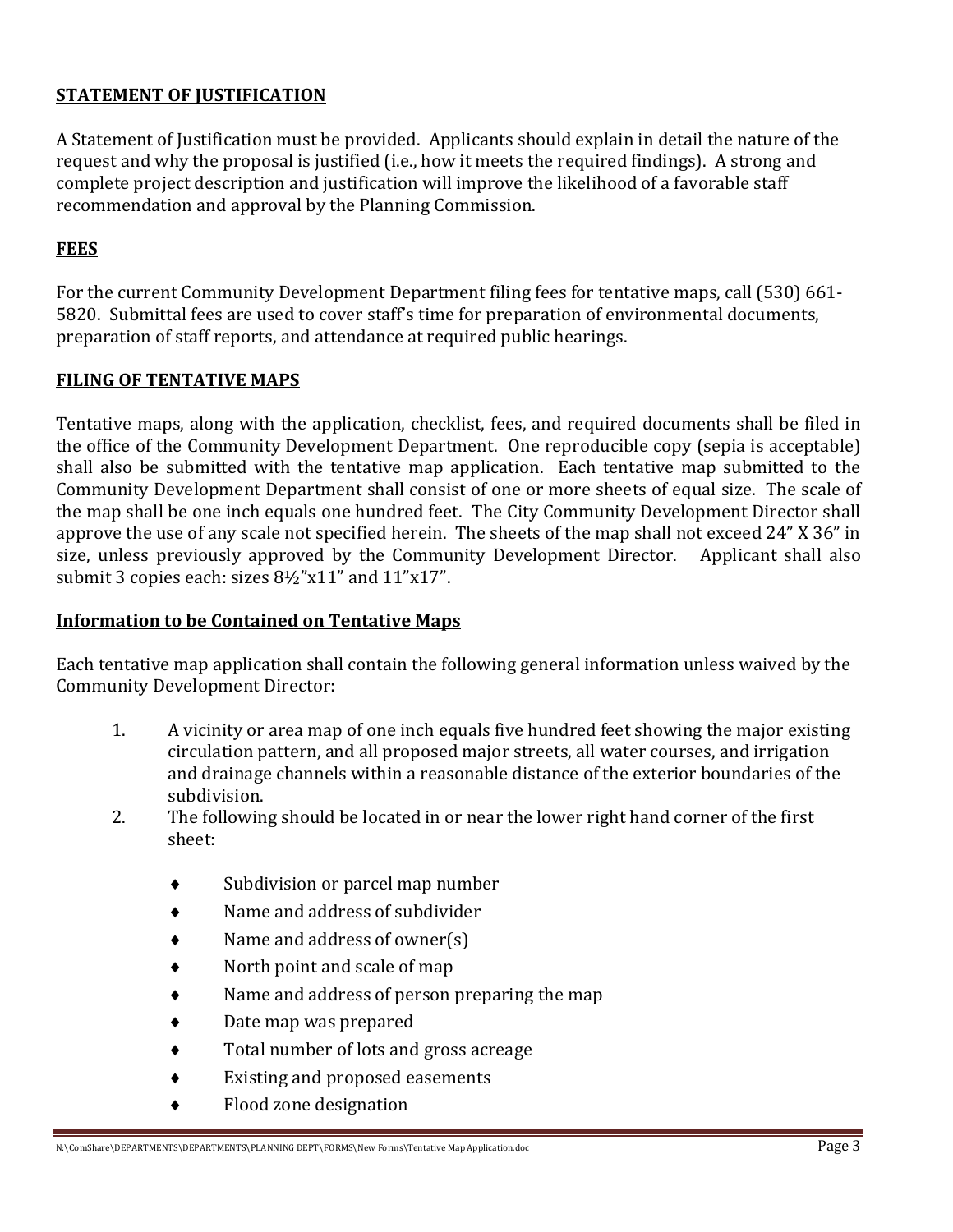- 3. All boundary lines of the subdivision with approximate bearings and distances.
- 4. The location of each lot and its relation to surrounding surveys. The location of any remainder of the original parcel shall be shown by reference to the existing record boundaries of such remainder if such remainder has an area of five acres or more.
- 5. All structures, wells, prominent features and land uses within the subdivision and indication of which are to remain and which are to be removed. The map should clearly indicate the dimensions to the property line of any structures that are to remain.
- 6. The approximate location and direction of flow of all watercourses, irrigation and drainage channels.
- 7. The location and width of all pavement and rights-of-way and names of existing streets or highways.
- 8. The widths, locations, and purposes of all existing easements.
- 9. The location and size of existing sanitary sewers, fire hydrants, water mains, and storm drains. The location of existing overhead utility lines on peripheral streets shall be indicated.
- 10. Any significant adjacent topography features which can materially affect the design of the subdivision. If features are not shown, contour intervals shall be one (1) foot.
- 11. Individual lot lines and approximate dimensions and the number of each lot. Each lot and its dimensions shall be shown on one sheet of the map.
- 12. The proposed uses of all lots (i.e., single-family, multiple family, commercial, industrial, school, park, or other).
- 13. The location and species of all existing trees that are five (5) inches or greater in diameter. It should also indicate whether the trees will be retained or whether they are proposed for removal.

## 14.

# **Design & Improvement Information to Be Contained On Tentative Maps**

Each tentative map application shall contain the following design and improvement information unless waived by the Community Development Director:

- 1. The location, center line radius of curves, pavement and right-of-way width, and name of all proposed streets. Typical sections of all streets shall be shown. Proposed private streets shall be clearly indicated.
- 2. The location and radius of all curb returns and cul-de-sacs.
- 3. The locations, width and purpose of all easements.
- 4. The angle of intersecting streets if such angle deviates from a right angle by more than four (4) degrees.
- 5. The approximate lot layout and the approximate dimensions of each lot and each building site. Engineering data shall show the approximate pad grade of each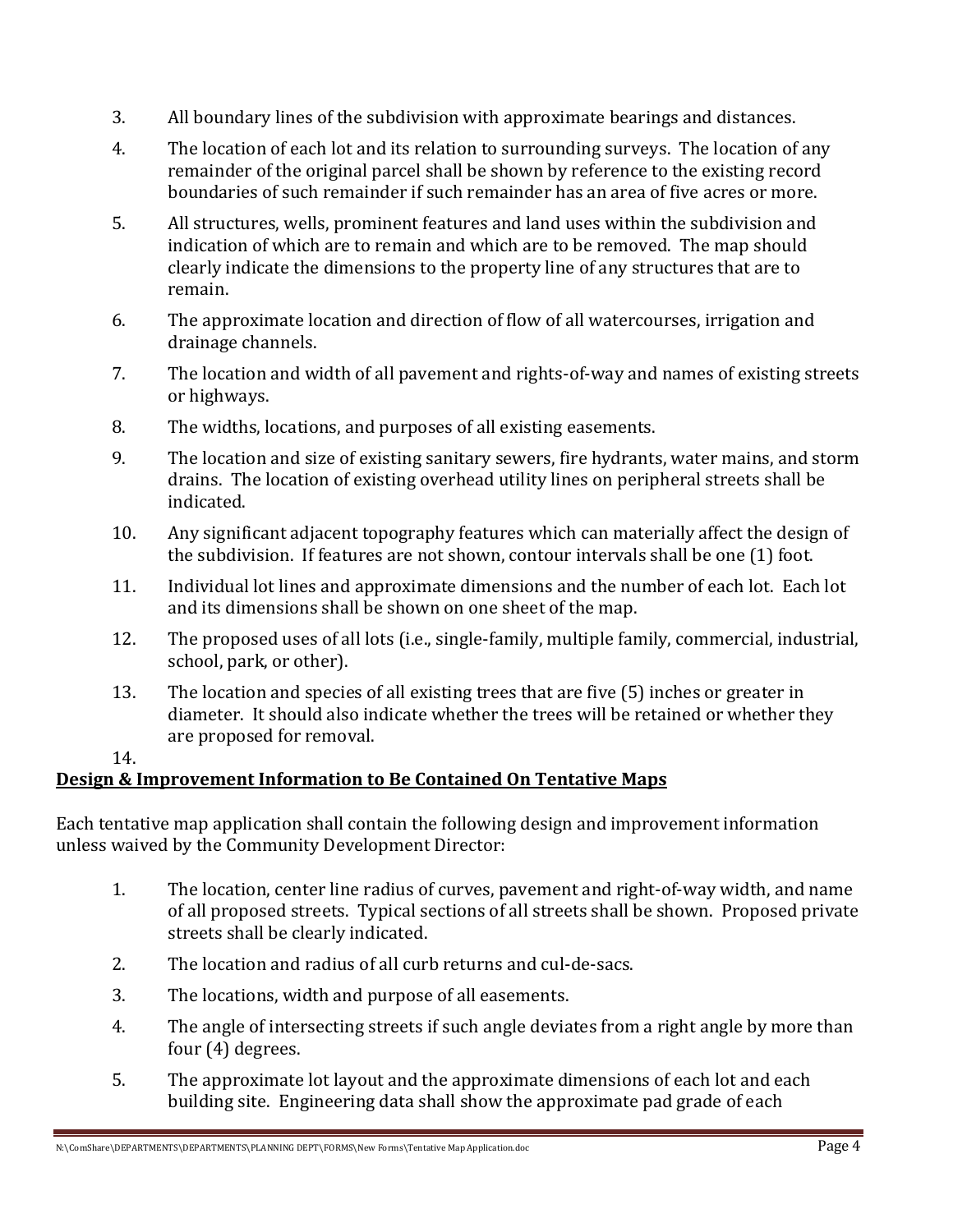perimeter lot, the top and toe of perimeter cut and fill slopes, the number of each lot, and the elevation of adjacent parcels.

- 6. The location and size of existing sanitary sewers, fire hydrants, water mains, and storm drains. Proposed slopes and approximate elevations of sanitary sewers shall be indicated. The proposed routing of storm water runoff generated by a 100-year flood shall also be indicated.
- 7. A statement as to the intent of the subdivider in regard to slope planting and erosion control.
- 8. The size and location of any storm drain detention ponds.

## **Documents to be Submitted with Tentative Maps**

Each tentative map submitted to the Community Development Department shall be accompanied by the following documents:

- 1. A signed statement by the parties listed as owners of the real property on the latest equalized County assessment roll, or by their authorized agents, consenting to the filing of the tentative map.
- 2. A description of the proposed methods and plan of storm water disposal.
- 3. A description of the proposed method of sewage disposal. The description shall include identification of the proposed connection point to the public sewer system.
- 4. A statement from the Woodland Joint Unified School District concerning the necessity for a school site and/or temporary and/or permanent school facilities.
- 5. A Title Report on all properties included in the subdivision.
- 6. A Tree Plan pursuant to Section 20A-1-90 of the Tree Ordinance.
- 7. A soils report prepared in accordance with the provisions of Chapter 70 of the Uniform Building Code.
- 8. Preliminary Grading Plan.
- 9. Statement of Justification.

## **Phasing Plan**

If the subdivider plans to file multiple final maps on the tentative map, a written notice to this effect shall be submitted to the Community Development Department with the tentative map application.

## **Accompanying Environmental Information and Reports**

All tentative map applications shall be accompanied by the environmental information and reports as specified by the Community Development Department.

N:\ComShare\DEPARTMENTS\DEPARTMENTS\PLANNING DEPT\FORMS\New Forms\Tentative Map Application.doc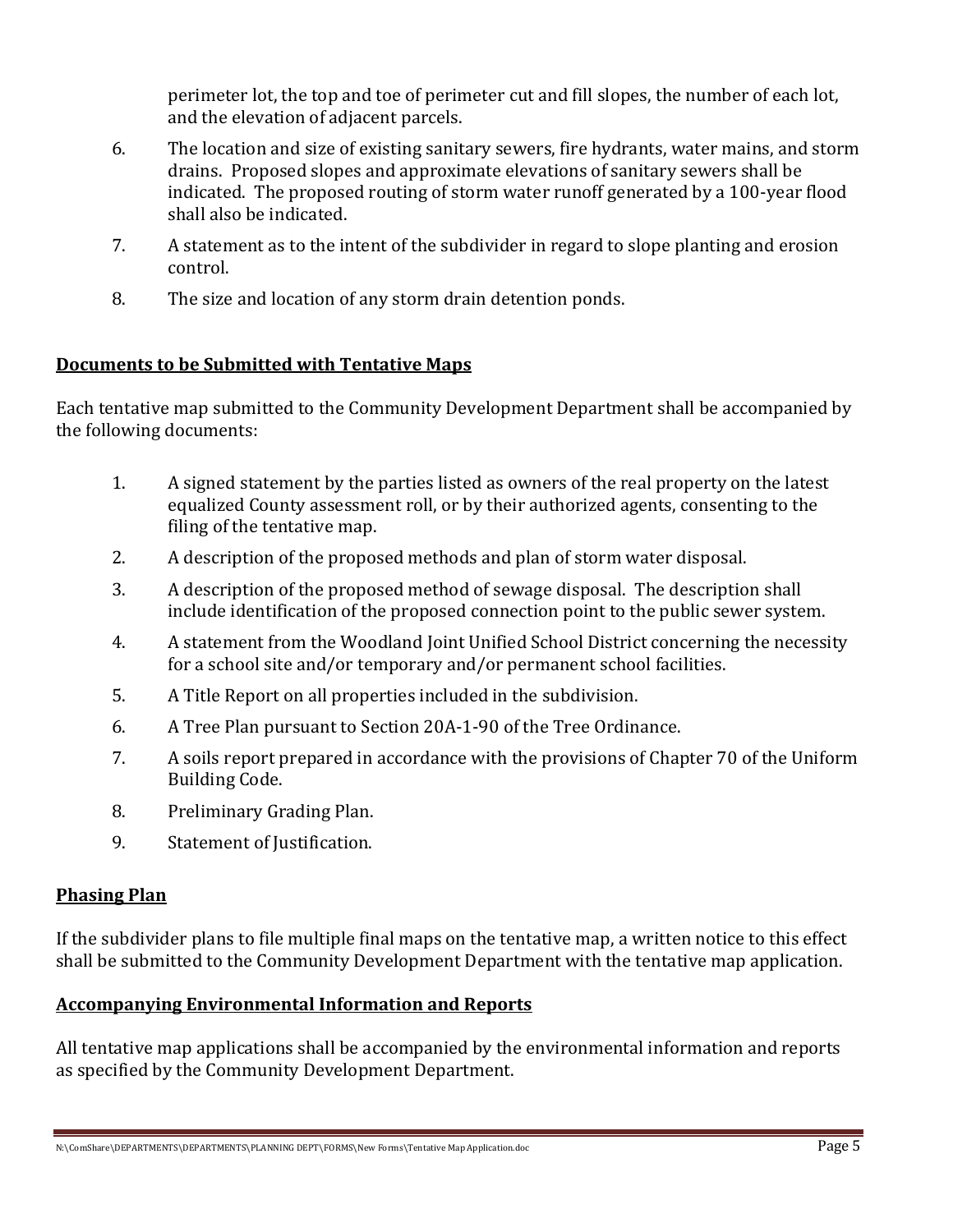## **Number of Copies**

The number of copies of tentative maps to be submitted shall be as specified by the Community Development Department. All maps shall be folded to facilitate distribution through the mail in a 10" x 13" manilla envelope.

#### **Acceptance of Maps**

When the required number of copies of a tentative map and accompanying reports has been received by the Community Development Department, the map shall be examined by the staff in light of the requirements of City Codes to determine whether or not it contains all of the required information and is acceptable for filing. When it is acceptable the date shall be placed on the map and considered to be the filing date. When a tentative map is not acceptable for filing, the person submitting the map shall be notified in writing within 30 days of submission of the reasons therefore. When the required number of copies of the tentative map has been accepted for filing by the Community Development Department, copies shall be forwarded within 10 days of the filing for review by other agencies pursuant to the provisions of sections 66453, et seq. Of the Subdivision Map Act.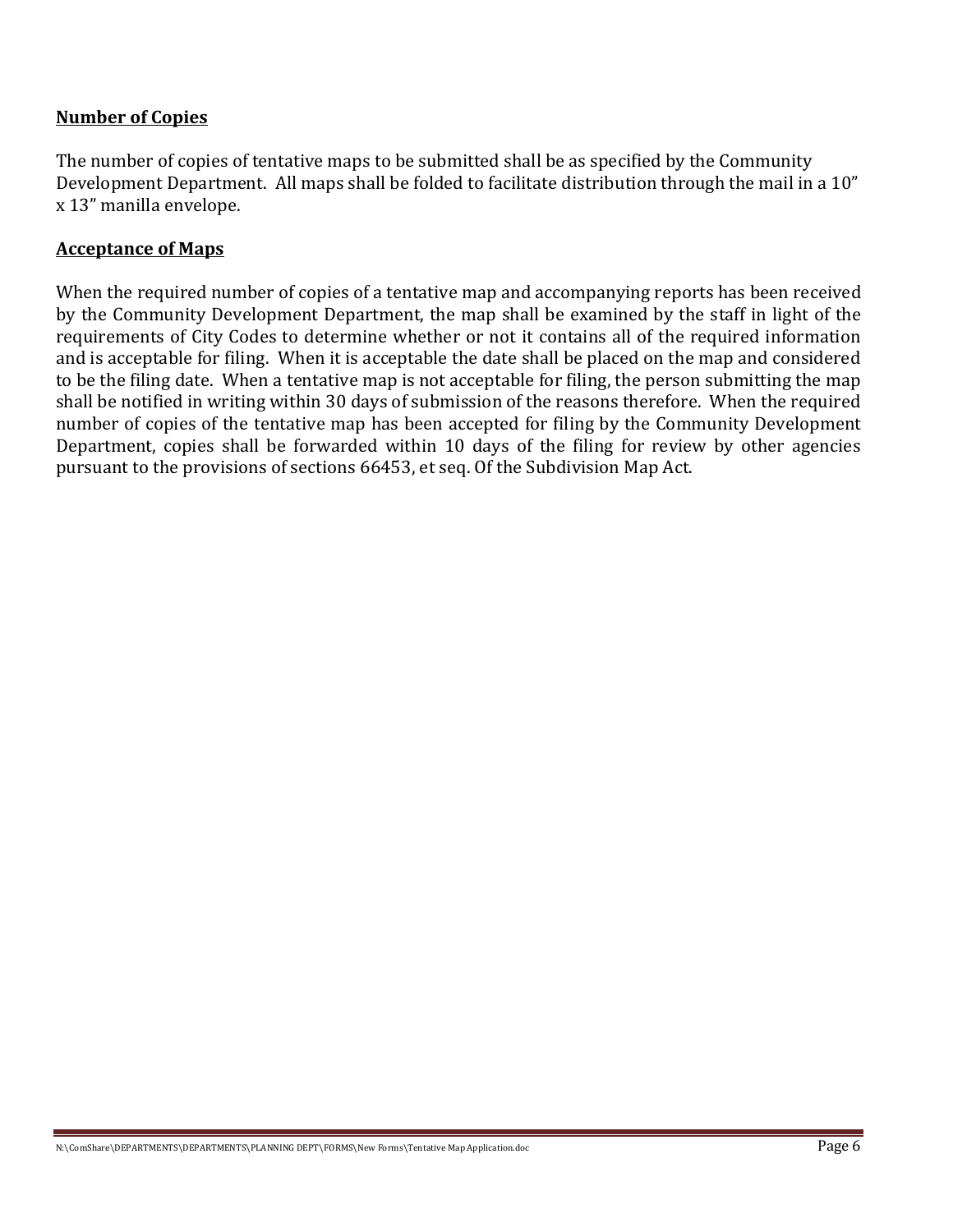# **TENTATIVE MAP APPLICATION SUPPORT DOCUMENT CHECKLIST**

All tentative map applications must include the following:

- **Application Form**
- $\Box$  Statement of Justification.<br> $\Box$  Payment of non-refundable
- $\Box$  Payment of non-refundable application fees.<br> $\Box$  Department Checklist.
- Department Checklist.
- **Preliminary Title Report of all properties involved in the request (2 copies, current within 60** days).
- 300-foot Public Notice Map.
- $\Box$  Typed list of owners for public notice mail out list that includes current names, assessor's parcel numbers, and mailing addresses of all parcels within 300 feet of the subject property.
- $\Box$  A copy of every restrictive covenant proposed, or in the case of condominium projects, a copy of the declaration of restrictions and proposed management arrangements relating to the project as required by the provisions of Section 1355 of the California Civil Code.
- $\Box$  Submit version 12 Auto Cad file on a diskette or CD with applicable fonts and symbols.
- $\Box$  Submit one reproducable copy of the Tentative Map (sepia is acceptable).
- $\Box$  A minimum of 18 copies of the Tentative Map. All maps should be folded to fit inside a 10" x 13" manilla envelope.

Applicant's submitting a vesting tentative map should check with staff for any additional requirements.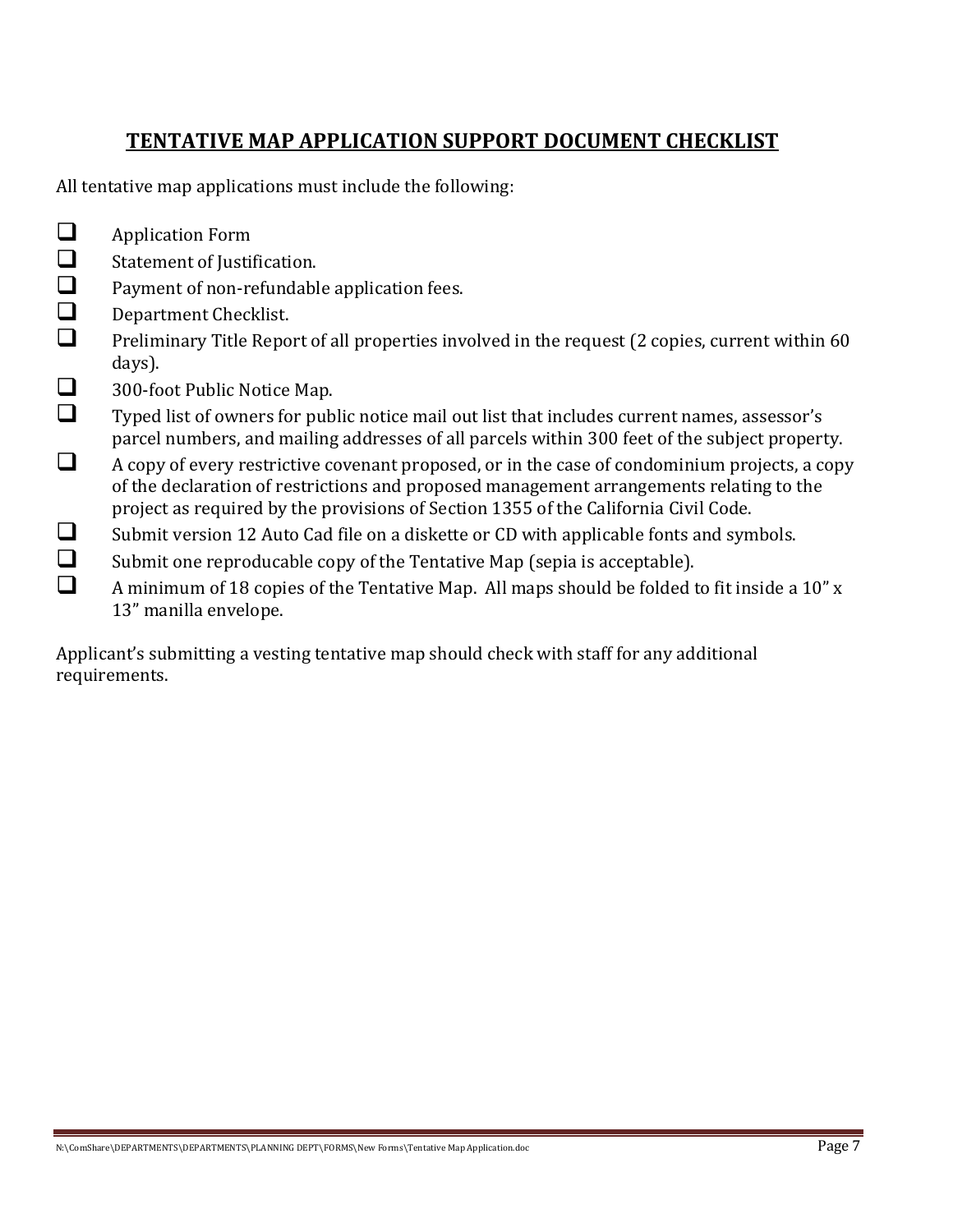## **CITY OF WOODLAND COMMUNITY DEVELOPMENT DEPARTMENT**

Tentative Map Check List for

Project Name:

- A. Information to Appear on the Map
	- $\Box$  Vicinity or Area Map.
	- $\Box$  Subdivision Name and Number.
	- Date, North Arrow, Scale  $(1" = 100'$  or larger).
	- $\Box$  Name and Address of the owner(s) of record, the subdivider, and the engineer or surveyor.
	- Total number of lots and gross acreage.
	- Existing and Proposed streets showing names, widths, and approximate centerline radii.
	- $\Box$  Existing and proposed easements showing locations and widths.
	- Exterior Boundary line, approximate hearings and distances, and City Limits Line (if applicable).
	- $\Box$  Interior Lot Configuration with dimensions and numbers.
	- **Building Setback Lines where non-standard.**
	- Reference to Adjacent Owners and Record Maps.
	- Existing Topographic Features with one-foot contour lines and spot elevations as appropriate.
	- Existing sidewalk, curb, and gutter and paved areas.
	- **A** Areas subject to inundation (if applicable).
	- Approximate location of existing buildings, improvements, fences and all trees on parcel and on adjacent properties within 50' of parcel.
	- $\Box$  Location of existing wells and sewage disposal systems.
	- $\Box$  Proposed detention/retention pond (if applicable).
	- $\Box$  Proposed parks, common areas, greenbelts, schools and other public areas.
	- $\Box$  Phasing of projects.

## B. Statement to Appear on the Tentative Map

- Existing and proposed land use of the property.
- $\Box$  Existing and proposed zoning of the property.
- $\Box$  List of agencies supplying water, sewer, drainage, gas and electricity.
- $\Box$  Proposed domestic water supply if other than city water system.
- $\Box$  Proposed method of sewage disposal if other than city sewer system.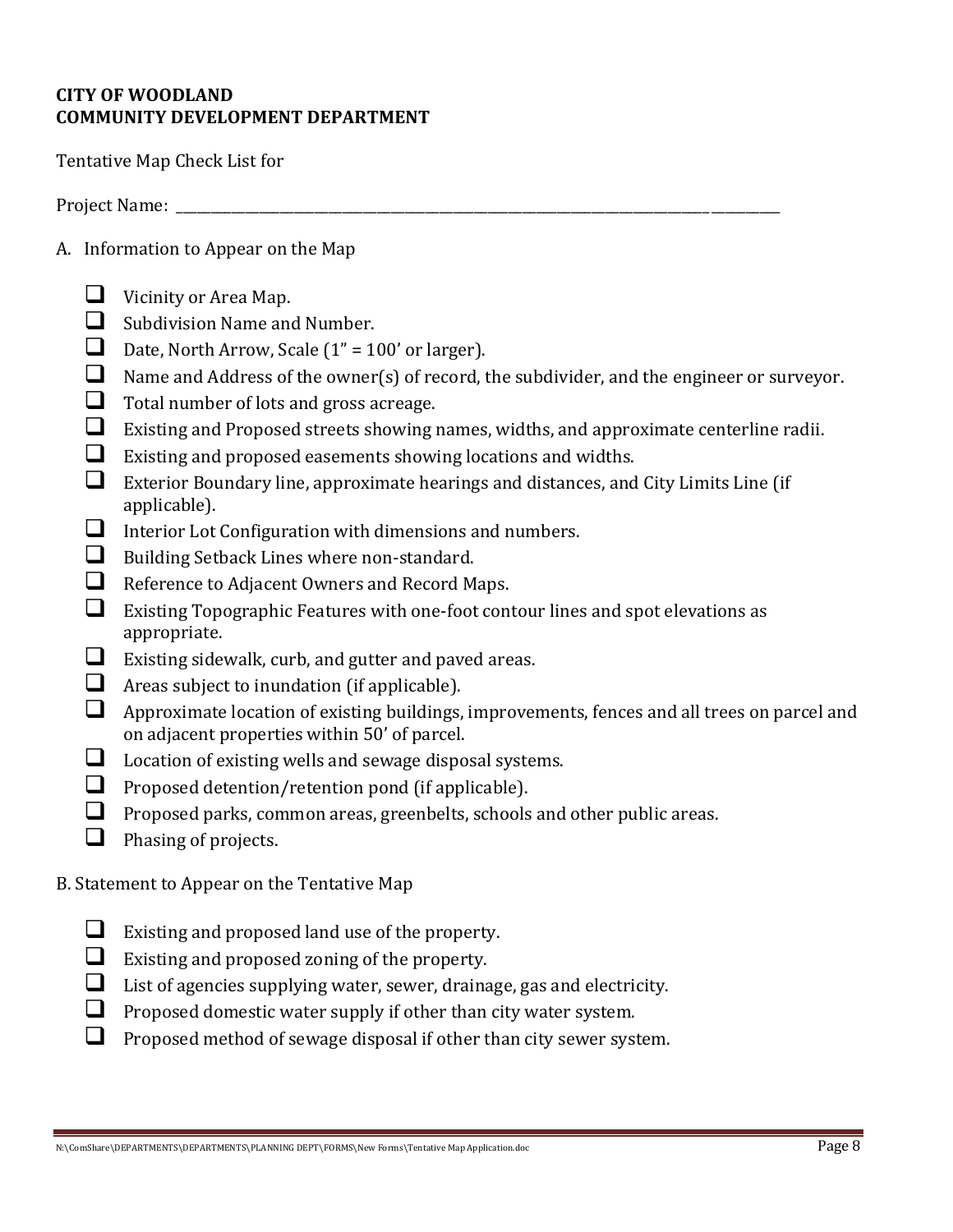- $\Box$  Map conforms to all requirements of the State of California Subdivision Map Act.
- Map conforms to all requirements of the City of Woodland subdivision ordinance.
- **O** Flood Zone Designation.
- **C**. Documents to Accompany the Tentative Map:
	- $\Box$  Completed application along with appropriate fee.
	- $\Box$  Statement from all property owners consenting to the filing of the tentative map.
	- $\Box$  Preliminary title report.
	- Public notice mailing list and map indicating all current owner's names, assessor's parcel numbers and mailing addresses of all parcels within 300' of the subject parcel boundary.
	- **Q** Completed environmental review forms.
	- Application for any rezoning, use permit, variance, or other entitlement which is necessary to allow the proposed land division.
	- Tree plan per Section 20A-1-90 of the Tree Ordinance.
- **D.** Statement:

I do hereby state that I have met each of the aforementioned requirements as they apply to this tentative map.

\_\_\_\_\_\_\_\_\_\_\_\_\_\_\_\_\_\_\_\_\_\_\_\_\_\_\_\_\_\_\_\_\_ \_\_\_\_\_\_\_\_\_\_\_\_\_\_\_\_\_\_\_\_\_\_\_\_\_\_\_\_\_\_\_\_\_\_\_\_\_\_\_\_\_\_\_\_\_\_\_\_\_\_\_\_\_\_\_

Date Signature

Name of Engineering/Surveying Firm

\_\_\_\_\_\_\_\_\_\_\_\_\_\_\_\_\_\_\_\_\_\_\_\_\_\_\_\_\_\_\_\_\_\_\_\_\_\_\_\_\_\_\_\_\_\_\_\_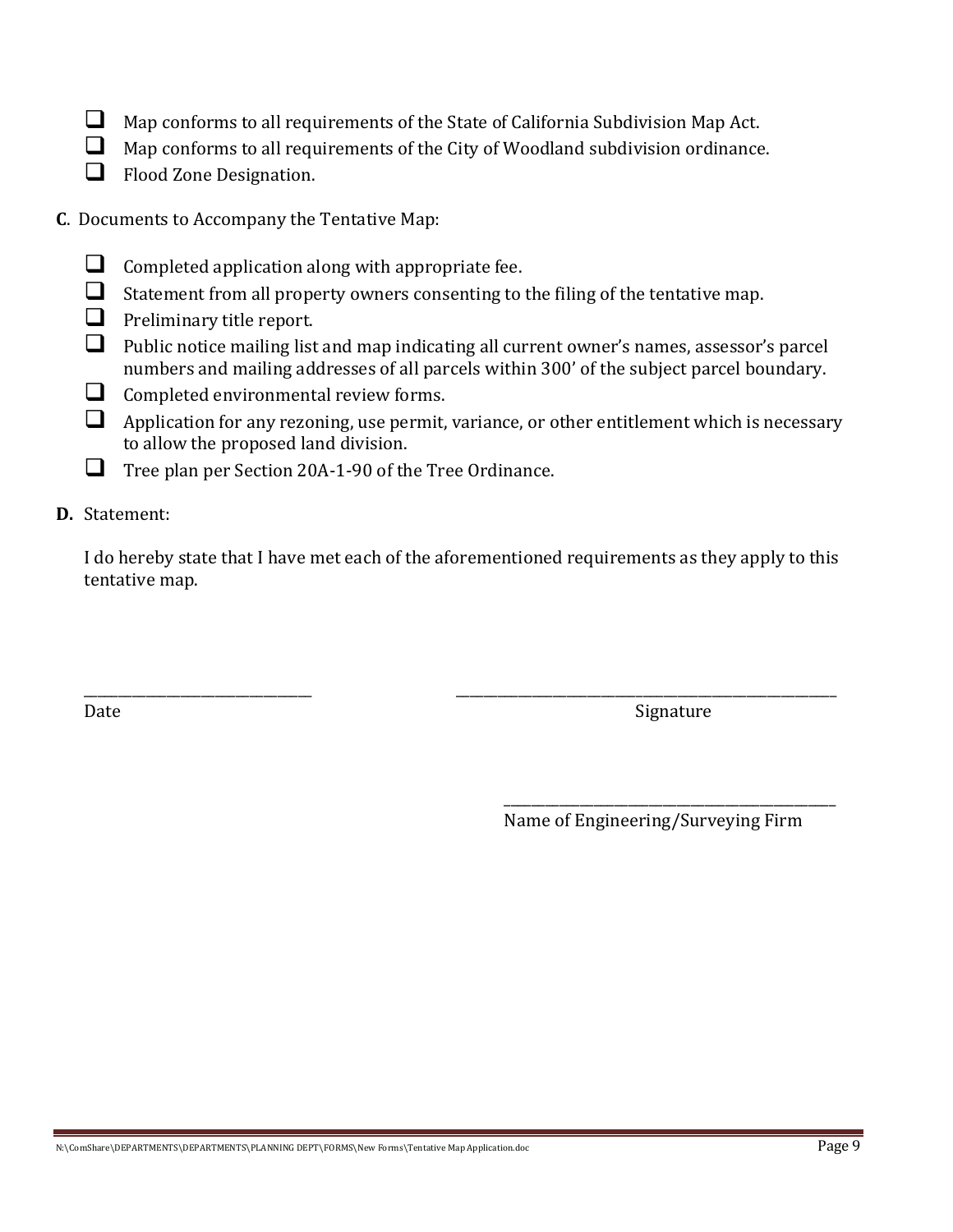## **CITY OF WOODLAND TENTATIVE MAP SUPPLEMENTAL APPLICATION**

## **A.** General Information:



#### **C.** Certification

I hereby certify that the facts and information contained in this application and the attached map are true and correct to the best of my knowledge.

DATE: \_\_\_\_\_\_\_\_\_\_\_\_\_\_\_\_\_ \_\_\_\_\_\_\_\_\_\_\_\_\_\_\_\_\_\_\_\_\_\_\_\_\_\_\_\_\_\_\_\_\_\_\_\_\_\_\_\_\_\_\_\_\_\_\_\_\_\_\_

Signature of Applicant